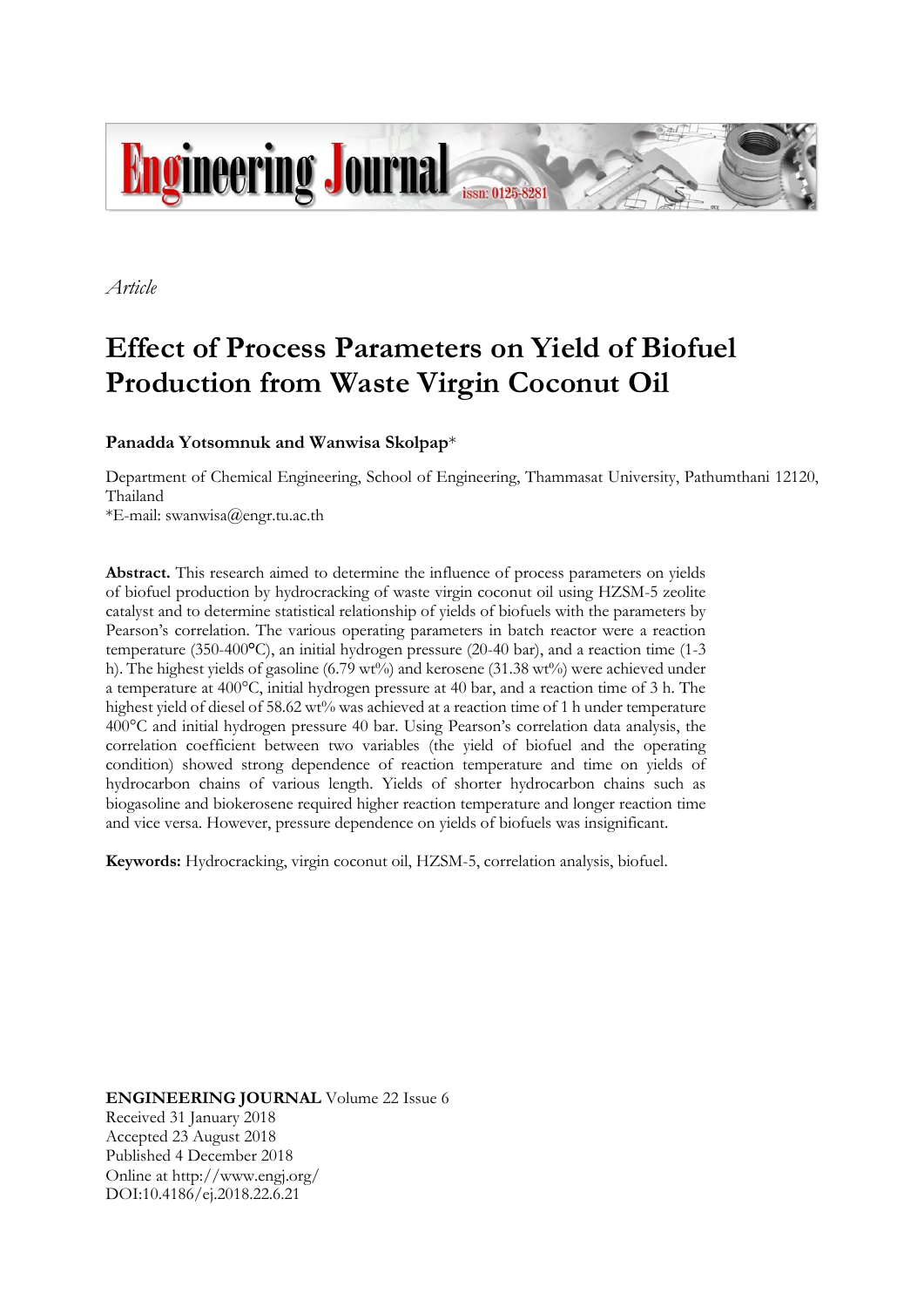## **1. Introduction**

Due toworldwide environmental concern and the increasing fuel demand, this energy source is being steadily substituted by available renewable sources of liquid fuels such as biofuels, alcohols and vegetable oil. The transformation of vegetable oil to biofuel offers environmental benefits since they are renewable, available, low sulfur and aromatics and bio-degradable. Similar to fossil fuel derived from petroleum, vegetable oil is possible to be thermochemically converted to biofuels such as unfinished gasoline, kerosene, and biodiesel [1, 2]. There have been many researches about biodiesel production by either the transesterification of vegetable oils and animal fats or the esterification of refined fatty acid esters. The vegetable oils transesterification with short-chain alcohols is carried out by acid or basic catalysts while the esterification of free fatty acids (FFA) presenting in animal fats with alcohols is carried out over heterogeneous acid catalysts [3]. As a result, the products derived from these syntheses are glycerol and esters of the renewable fuel or socalled biodiesel. The selection criteria of feedstock type depend on its domestic availability, cost and quality. Based on the domestic feedstock yield per harvest areas, palm oil and coconuts have the first and second highest potential as precursor for biodiesel production, respectively [4]. Hence, waste virgin coconut oil with high fatty acid content [5], a possible alternative biofuel feedstock, is available at no-to-low price and does not have niche application.

World energy consumed by transportation sector has been substantially increased higher than industry and household [6]. The transportation energy consumption projected for 2020 will be 74% of total petroleum-based energy. The aviation section depends on fossil fuels contributing to atmospheric pollution. Numerous researches have been conducted to develop sustainable alternatives derived from biomass for aviation [7].

There are several conversion methods of vegetable oils into biofuels, such as thermal cracking, catalytic cracking, and hydrocracking [8, 9, 10, 11]. Thermal cracking, a conversion technique of vegetable oil to biofuel, is performed under the condition at high temperature and high pressure in the absence of catalyst. In thermolysis operating at higher temperature, heavy oils consisting higher molecular weight hydrocarbons are transformed to lighter hydrocarbon products with coke formation. The cost of thermal cracking is relatively higher. Moreover, large amount of gas and naphtha produced is relatively low quality due to over cracking [12, 13]. Therefore, the thermal cracking process has been under development to achieve high-yield middle distillates. Alternatively, catalytic cracking is vegetable oil transformation into biofuel on solid acid catalyst. The catalytic cracking process in the absence of high pressure of hydrogen increases significant amount of desirable olefinic and aromatic compounds containing in biofuels in addition to increase cokedepositing on the catalyst.

Hydrocracking, a combination process of catalytic cracking and hydrogenation, requires high temperature (300 - 400 $^{\circ}$ C), high hydrogen pressure, the activity catalyst and more energy for cracking vegetable oils into biofuel in the presence of hydrogen. Properties of the hydrocracking products, i.e. gasoline or kerosene, showed improved oxidation stability and higher cetane numbers [14]. Hydrocracking reaction progress through a dual functional mechanism requires two different types of catalytic sites contributing to catalyze different steps in the reaction system. These bifunctions are the acidic function promoting cracking and isomerization and the metallic function promoting dehydrogenation, hydrogenation and undesirable hydrogenolysis. High-acidity catalyst tends to cause coking, leading to deactivation. In synthesis of optimal hydrocracking catalyst performance, a suitable balance between acid and metal site density has to be maintained.

During hydrocracking, double bonds that contain in triglycerides, become saturated triglycerides at high temperature hydrogen. The resulting free fatty acid and propane occur, when the saturated triglycerides are continuously cracked. The production of straight-chain alkanes can be occurred through hydrodeoxygenation, decarbonylation, or decarboxylation. Oxygen removal in the form of water is achieved by saturation of C=O, followed by breaking of C-O and C-C bonds during hydrodeoxygenation [15], while carbon dioxide  $(CO_2)$  and carbon monoxide  $(CO)$  are produced during decarboxylation and decarbonylation, respectively [16]. The quantity of resulting products can be transformed into isomers, aromatics, light hydrocarbons and cyclo-compounds that depend on the operating parameters and types of catalysts [16, 17, 18].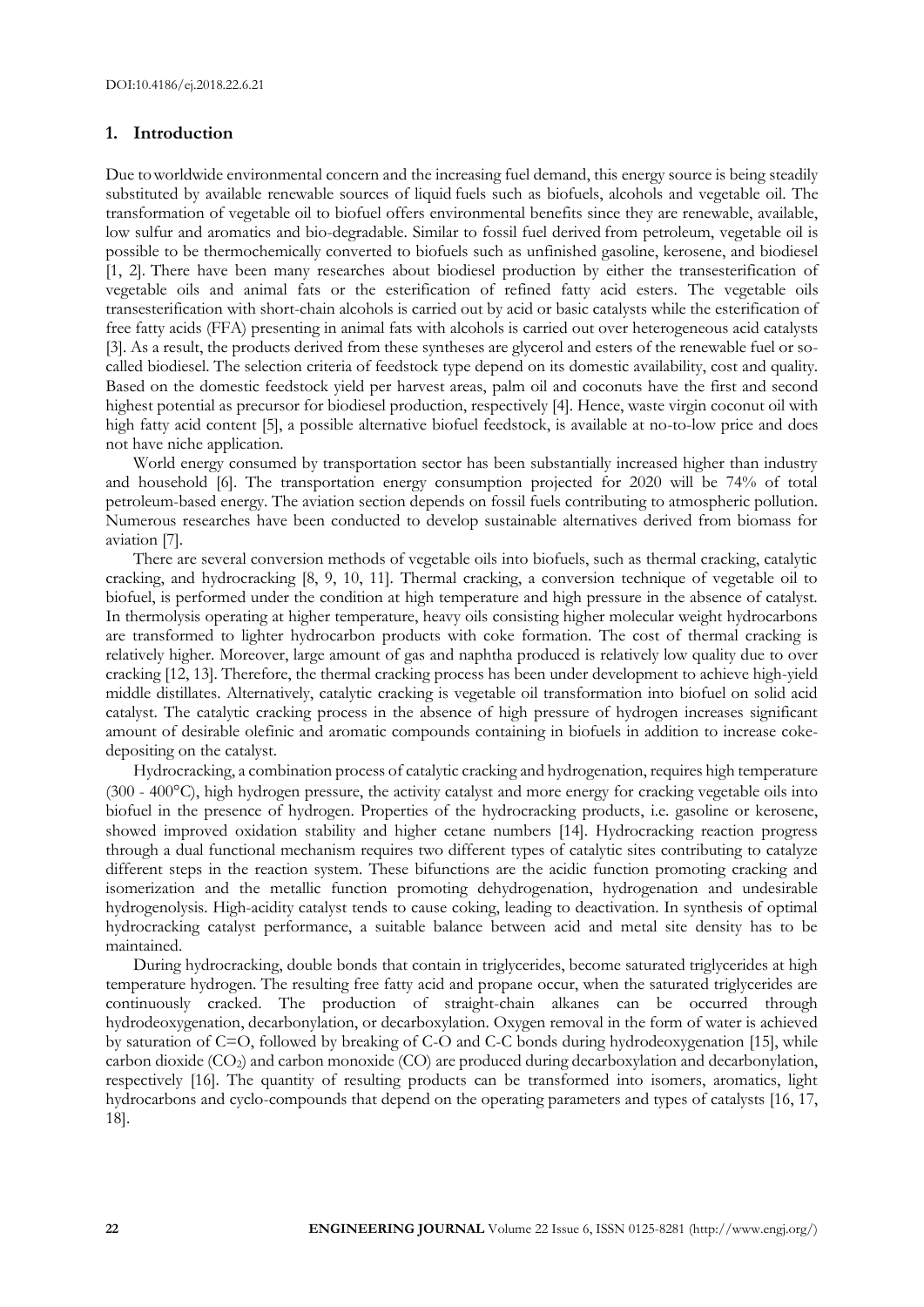Hydrodeoxygenation reaction:

$$
C_nH_{2n+1}COOH + 3H_2 \longrightarrow C_{n+1}H_{2n+4} + 2H_2O \tag{R.1}
$$

Decarbonylation reaction:

$$
C_nH_{2n+1}COOH \longrightarrow C_nH_{2n} + H_2O + CO \tag{R.2}
$$

Decarboxylation reaction:

$$
C_nH_{2n+1}COOH \longrightarrow C_nH_{2n+2} + CO_2 \tag{R.3}
$$

The reduction of biofuel production cost and the improvement of product yield can be achieved by developing good selectivity and long lifetime catalysts. In comparison of acidic catalysts, HZSM-5 (Hydrogen Zeolite Socony Mobiles Number 5) showed good performance with the highest yield of gaseous products for cracking palm oil since its pore size is similar to that of triglyceride molecule [19]. The production of biofuels can use HZSM-5 catalyst prepared by impregnation and no impregnation. Budianto et al. [20] studied the catalytic properties of Pt/HZSM-5 and Pd/HZSM-5 catalyst on biodiesel production. The Pt/HZSM-5 catalyst gave the highest selectivity and yield of biodiesel achieved at 94.6% and 67.20% respectively at temperature of 450°C. However, the Pt- and Pd- impregnated HZSM-5 catalysts reduced the production of biokerosene more than that of HZSM-5 at temperature range of 350-550°C. Katikaneni et al. [21] studied the conversion of canola oil over Pt/HZSM-5 catalyst. They presented that the Pt/HZSM-5 produced organic liquid product yields of 20-55 wt% of canola oil while HZSM-5 produced slightly higher yields of 40-63 wt% of canola oil. Moreover, improvement of yield and selectivity for the different hydrocracking products was possibly achieved by various modified catalysts with optimal acid sites, pore dimension and crystallinity [22]. Widayat et al. [23] also cracked palm oil over Zn/HZSM-5 catalyst. This research reported that the best result of 23.97% yield of biodiesel, 2.54% yield of bio-gasoline and 1.67% yield of bio-kerosene was obtained at 4% Zn concentration. Moreover, the increasing of the operating temperature had significant influence on the yield of biofuels.

This study focused on conversion of waste virgin coconut oil using hydrocracking over HZSM-5 and aimed to develop input-output model for predicting yields of gasoline, biodiesel and kerosene to achieve optimal operating conditions such as reaction temperature, initial hydrogen pressure, and reaction time. Moreover, the strength of a linear relationship between two variables, i.e., the yield of biofuel and the reaction condition, was determined by Pearson's correlation.

## **2. Chemicals and Experimental procedure**

#### **2.1. Chemicals**

Waste virgin coconut oil was obtained from coconut oil extraction process. The zeolite ZSM-5, ammonium powder (commercial grade) was purchased from Alfa Aesar. The silica-to-alumina mole ratio of the zeolite was 80:1.

#### **2.2. Experimental Procedure**

The ammonium-form ZSM-5 zeolite was dried for overnight and then calcined in airflow at 550°C for 5 h. During calcination, the ammonium ions ( $\rm NH_4^+$ ) is decomposed to obtain decationized zeolite or HZSM-5.

## **3. Characterization of Catalyst and Method**

#### **3.1. X-ray Diffraction (XRD)**

X-ray diffraction (Siemens D-500) has been employed to identify and quantify of crystalline phases in the prepared HZSM-5 before the reaction. The diffractometer was equipped with Ni-filtered Cu K-α radiation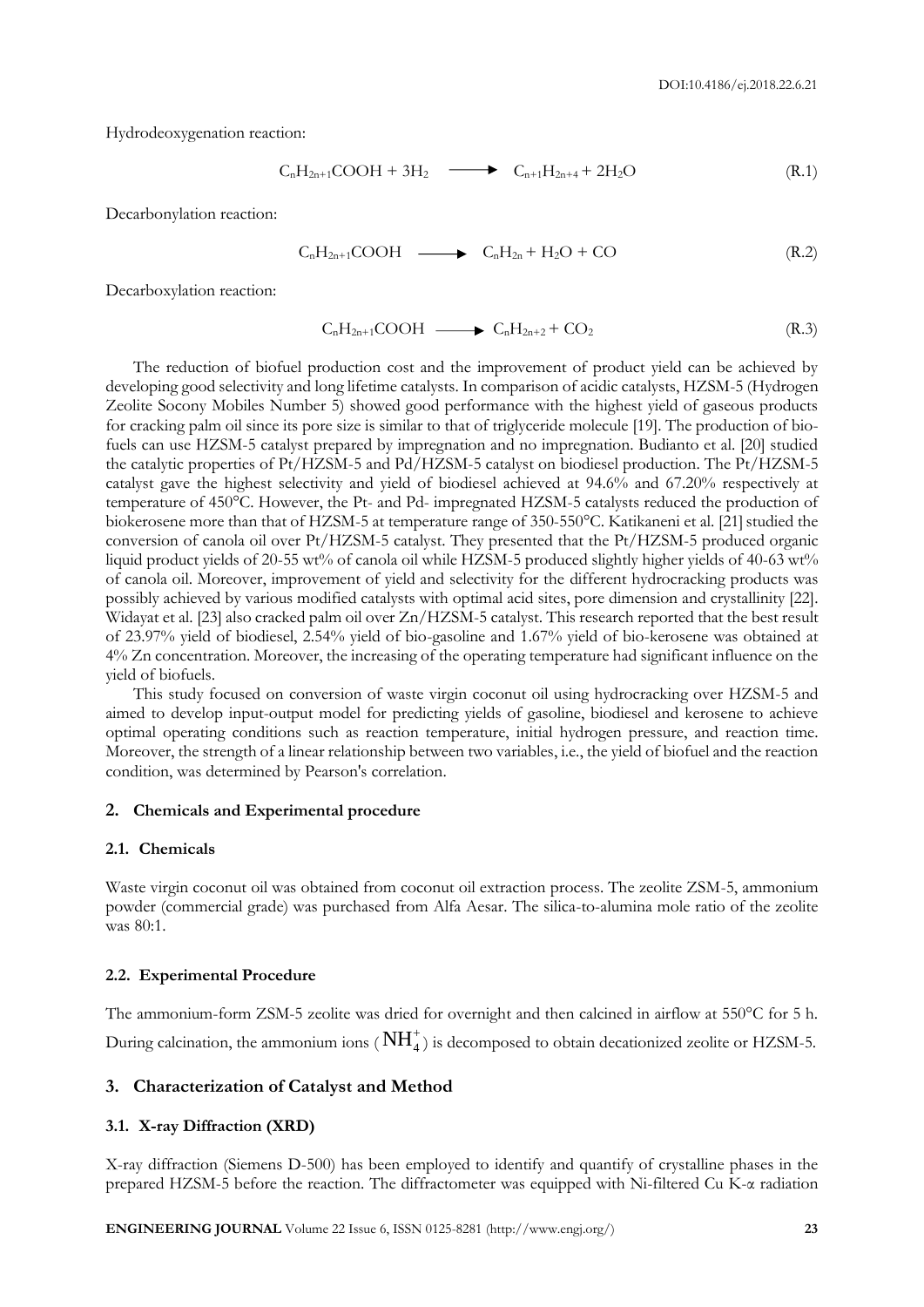source ( $\lambda = 1.5418$  Å) generating in 30 mA and 40 kV.

The powder samples were scanned from  $5^{\circ}$  to  $50^{\circ}$   $2\theta$  at  $2^{\circ}/$ min with a scanning step of  $0.05^{\circ}/$ step. The crystallite size of prepared nanoparticles was estimated by the Scherrer expression as shown in Eq. (1)

$$
D_{\mathbf{p}} = \frac{K \cdot \lambda}{B \cdot \cos \theta} \tag{1}
$$

where *D<sup>p</sup>* is crystalline size (nm), *K* is Scherrer's constant of 0.94 for a spherical crystalline, *B* is full width at half maximum,  $\lambda$  is X-ray wavelength of 1.54 Å and  $\theta$  is XRD peak position.

## **3.2. Scanning Electron Microscopy (SEM)**

The scanning electron microscopy (Jeol, JSM-7800F) was used for analysis of the morphology and size distribution of sample HZSM-5 before the reaction. The elements composition and distribution of the sample was analyzed using the mapping technique of SEM/EDX. EDX (JXA 840, Japan) samples were put on a thin carbon film to avoid charging effect during SEM investigation.

## **3.3. Gas Chromatography – Mass Spectrometry**

The FFA containing in waste virgin coconut oil was quantified by GC-MS system consisting of an Agilent 7890 gas chromatograph (Agilent Technology, Wilmington, DE, USA) configured with inlet, columns, and flame ionization detector (FID). The capillary column was HP-5MS (30 m, 0.25 mm i.d., 0.25 μm film) (Agilent Technology, Palo Alto, CA, USA). The MS was an Agilent 5977A (Agilent Technology, Wilmington, DE, USA) equipped with an electron ionization (EI) source.

A 2.0 μL sample was injected via a split injector with 20:1 split at 250 °C in constant flow mode of 2.0 mL per minute helium. The oven was set at 50 °C with heating rate 25°C/min to 200°C and then by 3°C/min to 230°C for a total run time of 40 min. The MS transfer line and ion source are set at corresponding temperature of 230 °C and 150 °C with fixed electron energy at 70eV. The mass spectral range was 46-500 m/z with a scan rate of 4.4 scan/s.

### **3.4. Hydrocracking Process**

The hydrocracking experiments of waste virgin coconut oil were performed using a 200 ml batch reactor at stirring speed of 350 rpm. The operative limits of the reactor were 200 bar and 400°C. Prior to the experiments, gas leakage testing was conducted by loading hydrogen gas up to 70 bar at room temperature and kept for 30 min. After that, HZSM-5 catalyst (1 g) was introduced into the reactor and activated with hydrogen flow at 400°C and 50 bar for 4 h. Then 100 ml waste coconut oil was introduced into the reactor. The experiments were performed over a range of conditions with temperature from 350 to  $400\pm3^{\circ}$ C, initial hydrogen pressure from 20 to 40 bar and reaction time from 1 to 3 h.



Fig. 1. Batch reactor apparatus.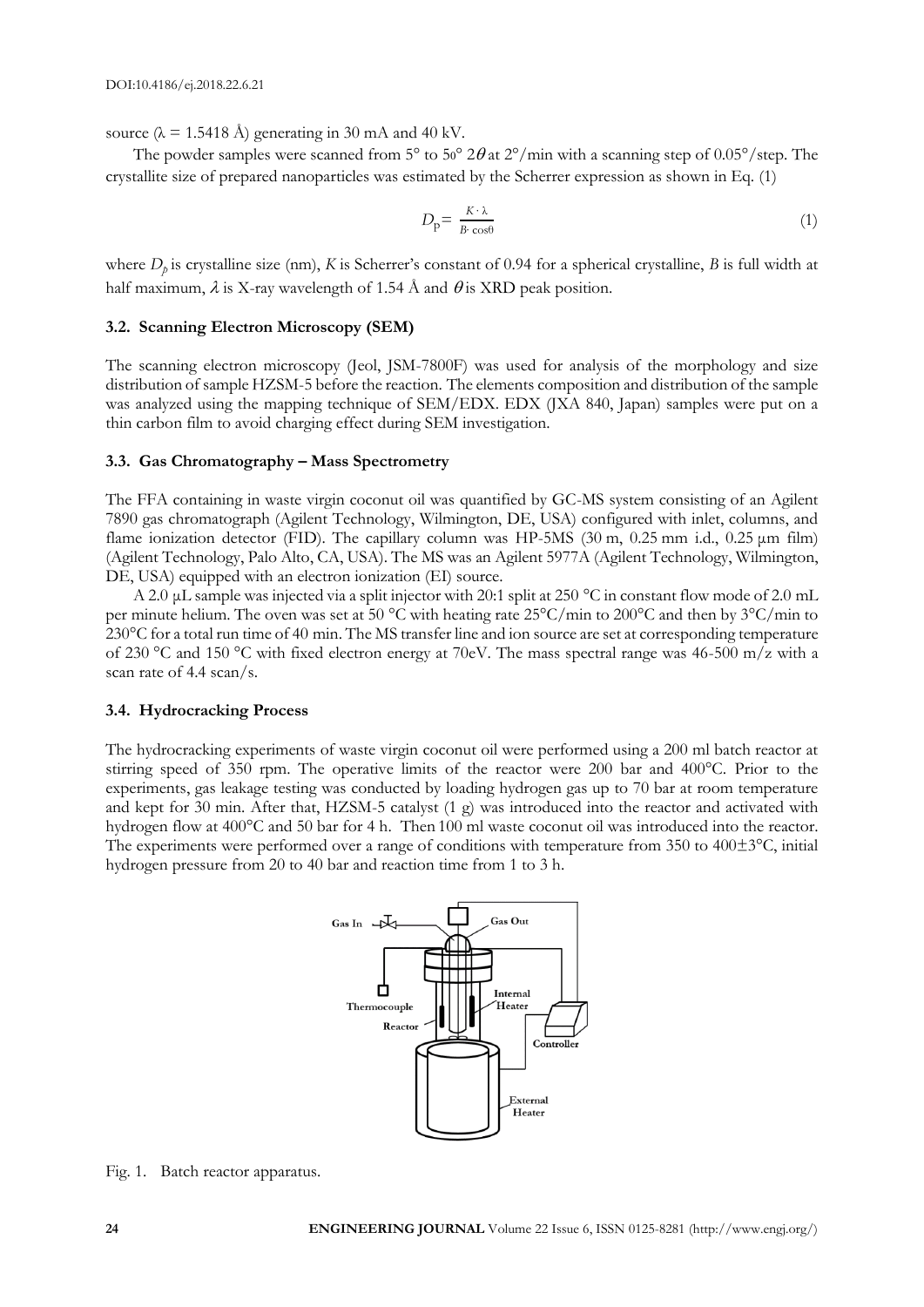The batch reactor was heated up until the final temperature was reached, allowing the reaction to progress. After the reaction was completed, the built-in cooling coil was used to cool the reactor back to ambient temperature. The liquid products of hydrocracking were collected while gaseous products were not collected for analysis. The products were filtrated to separate the catalyst. The hydrocracked total liquid product was then analyzed by distillation.

The catalytic performance was calculated through the conversion, yield and selectivity of produced biofuel as expressed in Eqs. (2), (3) and (4), respectively.

Conversion (wt%) = 
$$
\frac{\text{initial feedback (g) -residue (>340°C) after cracking}}{\text{initial feedback (g)}} \times 100\%
$$
 (2)

Yield (wt%) = 
$$
\frac{\text{weight of fractional distillation of liquid products (g)}}{\text{initial feed stock (g)}}
$$
 x 100% (3)

$$
\text{Selectivity (wt\%)} = \frac{\text{weight of target product (g)}}{\text{weight of liquid product (g)}} \times 100\%
$$
 (4)

where initial feedstock and residue (>340°C) after cracking weights of the feed and unconverted feedstock, respectively.

The product yields were calculated from the total distillate product. The compositions of hydrocracking liquid product were separated into many different products by their various boiling temperature. The boiling points of gasoline, kerosene and diesel were in the range of 40-160°C, 160-270°C and 270-360°C, respectively. Moreover, long chain hydrocarbon molecule with boiling point  $> 360^{\circ}$ C, the unconverted waste coconut oil, cannot be produced liquid biofuel.

#### **3.5 Statistical Analysis**

Pearson's correlation describes the strength of the relationship between two variables representing by *r* (correlation coefficient) if there is a linear relationship between these two quantitative variables. In this study, the relationship between the yield of biofuel (*Ygasoline*, *Ykerosene*, and *Ydiesel*) and reaction condition was described by Pearson's correlation. Pearson's correlation coefficient (*r*) was carried out using the SPSS 16.0 software for Windows (SPSS, Inc., Chicago, IL, USA) to generate Pearson correlation at 95% confidence interval (*p* < 0.05). At *p*-value less than the significance level of 0.05, the null hypothesis on a significant non-linear relationship between the two variables is rejected since *r* is significantly different from zero.

## **4. Results and Discussion**

#### **4.1. X-ray Diffraction (XRD)**

The X-ray diffraction pattern of HZSM-5 is illustrated in Figure 2. The XRD peak position and intensity of H-ZSM-5 catalyst are consistent with the formerly revealed pattern [24]. The XRD characteristic peaks of HZSM-5 at the 2θ values of 7.92°, 8.32°, 22.68°, 23.13°, 23.15° and 24.41° indicate HZSM-5of MFI framework type. The average crystalline dimension of the obtained HZSM-5 using Eq. (1) was 18.34 nm.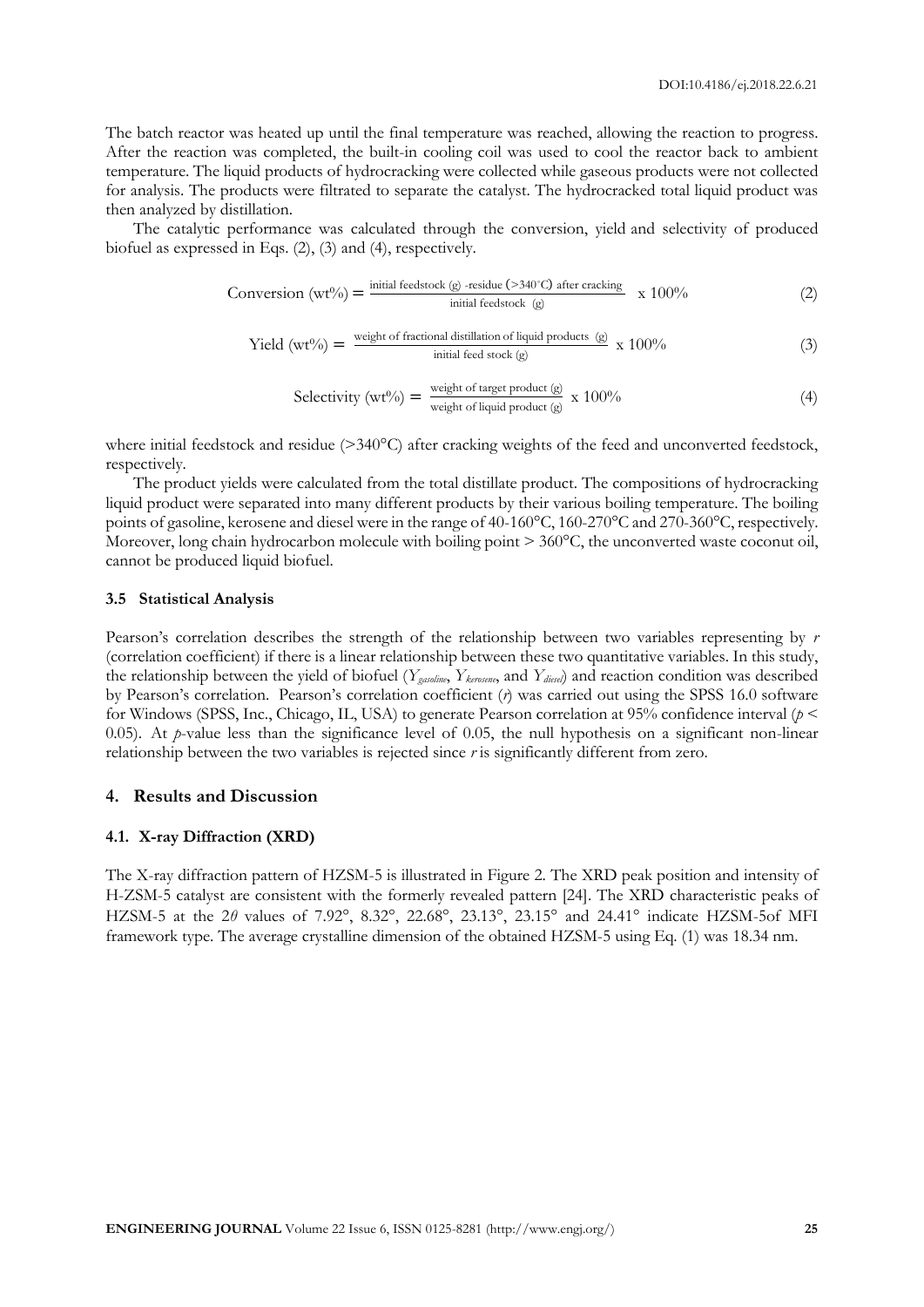

Fig. 2. XRD peaks of catalyst HZSM-5.

### **4.2. Scanning Electron Microscopy (SEM)**

Scanning electron microscopy (SEM) equipped with energy-dispersive X-ray analysis spectroscopy (EDX) was used to study the surface morphology and to determine the  $Si/Al$  composition of HZSM-5. The SEM images of HZSM-5 and ZSM-5 were taken at 10000X magnification to observe their surface morphology in Figs. 3(a) and 3(b). The SEM images of H-ZSM-5 and ZSM-5 were similar. The obtained ZSM-5 zeolite has shapes close to cubic crystals with an average particle size 7.52 nm measured by ImageJ Program which is 1.8-fold smaller than the average crystalline size measured by XRD. However, the diameter variation is insignificant due to nanoscale measurement. Energy-dispersive X-ray analysis spectroscopy (EDX) shows that the HZSM-5 structure consisted of Si and Al in ratio of 44.45:1 as shown in Fig. 4.



Fig. 3. Results of SEM images: (a) HZSM-5; (b) ZSM-5.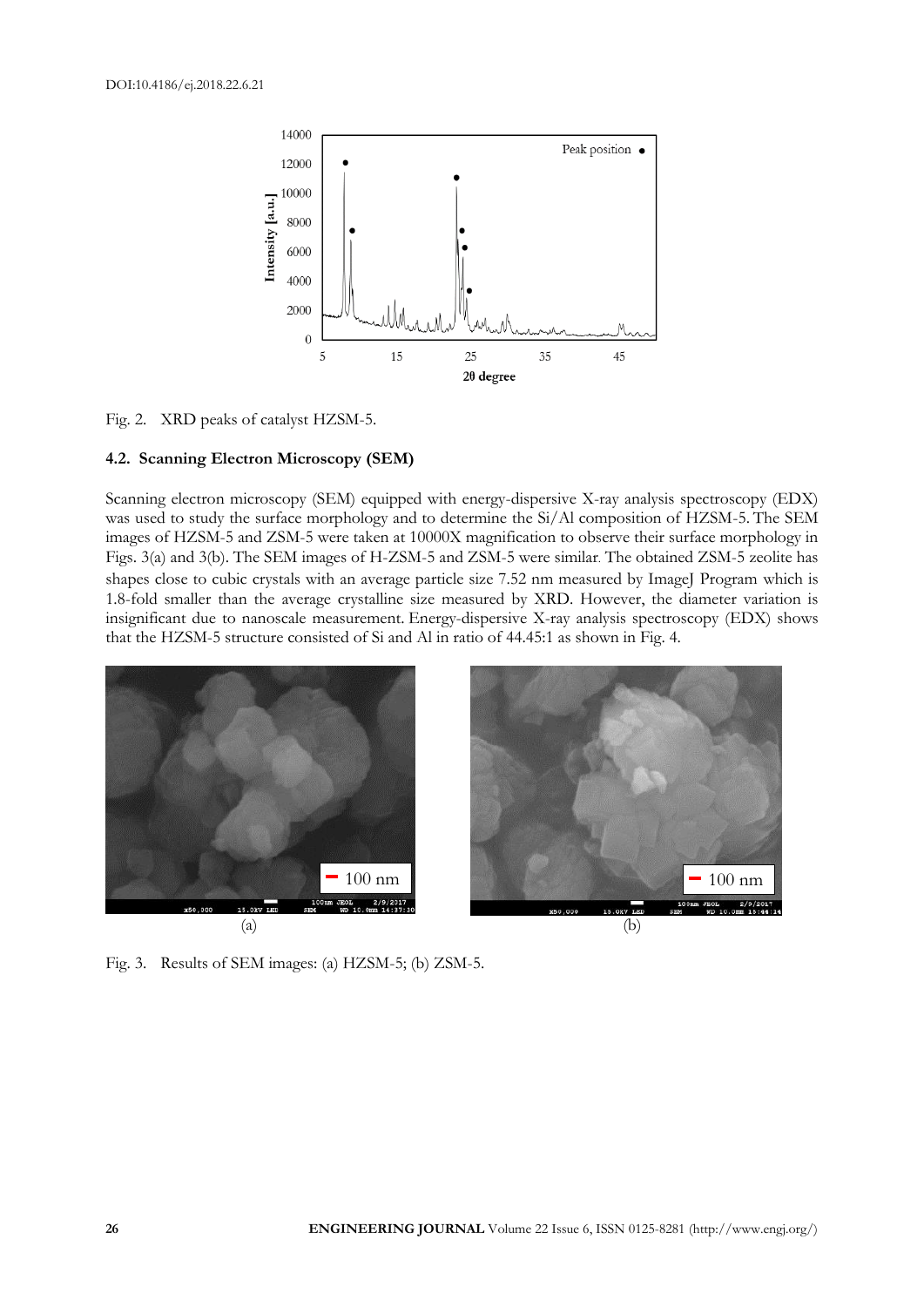

Fig. 4. EDAX Spectrum of HZSM-5.

## **4.3. Waste Virgin Coconut Oil Composition**

The composition analysis of waste virgin coconut oil using gas chromatography-mass spectroscopy (GC-MS) is presented in Table 1. The constituent of waste virgin coconut oil is the medium-chain triglycerides in the form of fatty acids of chain length C8:0 to C14:0 and the main constituent of waste virgin coconut oil is saturated fatty acid (caprylic acid, capric acid, luaric acid, and myristic acid). The rich composition in waste virgin coconut oil is lauric acid (C12:0) of 58.79 wt%. In agreement with the previous work [25], the proportion of fatty acids also is rich in the range of lauric acid of 45.1-53.2 wt%.

| Organic acids     | Waste virgin coconut oil | Previous work [25] |  |  |  |  |
|-------------------|--------------------------|--------------------|--|--|--|--|
|                   | Composition (wt%)        |                    |  |  |  |  |
| C6:0              | ND                       | $ND-0.7$           |  |  |  |  |
| C8:0              | 15.65                    | $4.6 - 10.0$       |  |  |  |  |
| C10:0             | 11.19                    | $5.0 - 8.0$        |  |  |  |  |
| C12:0             | 58.79                    | 45.1-53.2          |  |  |  |  |
| C14:0             | 14.38                    | $16.8 - 21.0$      |  |  |  |  |
| C16:0             | ND                       | $7.5 - 10.2$       |  |  |  |  |
| C18:0             | ND                       | $2.0 - 4.0$        |  |  |  |  |
| C18:1             | ND                       | $5.0 - 10.0$       |  |  |  |  |
| C <sub>18:2</sub> | ND                       | $1.0 - 2.5$        |  |  |  |  |
| C <sub>18:3</sub> | ND                       | $ND-0.2$           |  |  |  |  |
| C20:0             | ND                       | $ND-0.2$           |  |  |  |  |
| C20:1             | ND                       | $ND-0.2$           |  |  |  |  |
| $C20:2-C24:1$     | ND                       | ND                 |  |  |  |  |

Table 1. Composition of the waste virgin coconut oil.

*ND* not detected

# **4.4. Effect of Parameter Condition on Hydrocracking**

# 4.4.1. Initial hydrogen pressure

Since the hydrogen pressure is one of the major limiting parameters in hydroprocessing process (hydrocracking and hydrotreating), the influence of the initial hydrogen pressure is studied. A variation of initial hydrogen pressure, i.e. 20, 30, and 40 bar, of the waste virgin coconut oil hydrocracking over 1 g of HZSM-5 was performed under a reaction time of 400°C and a reaction time of 1 h.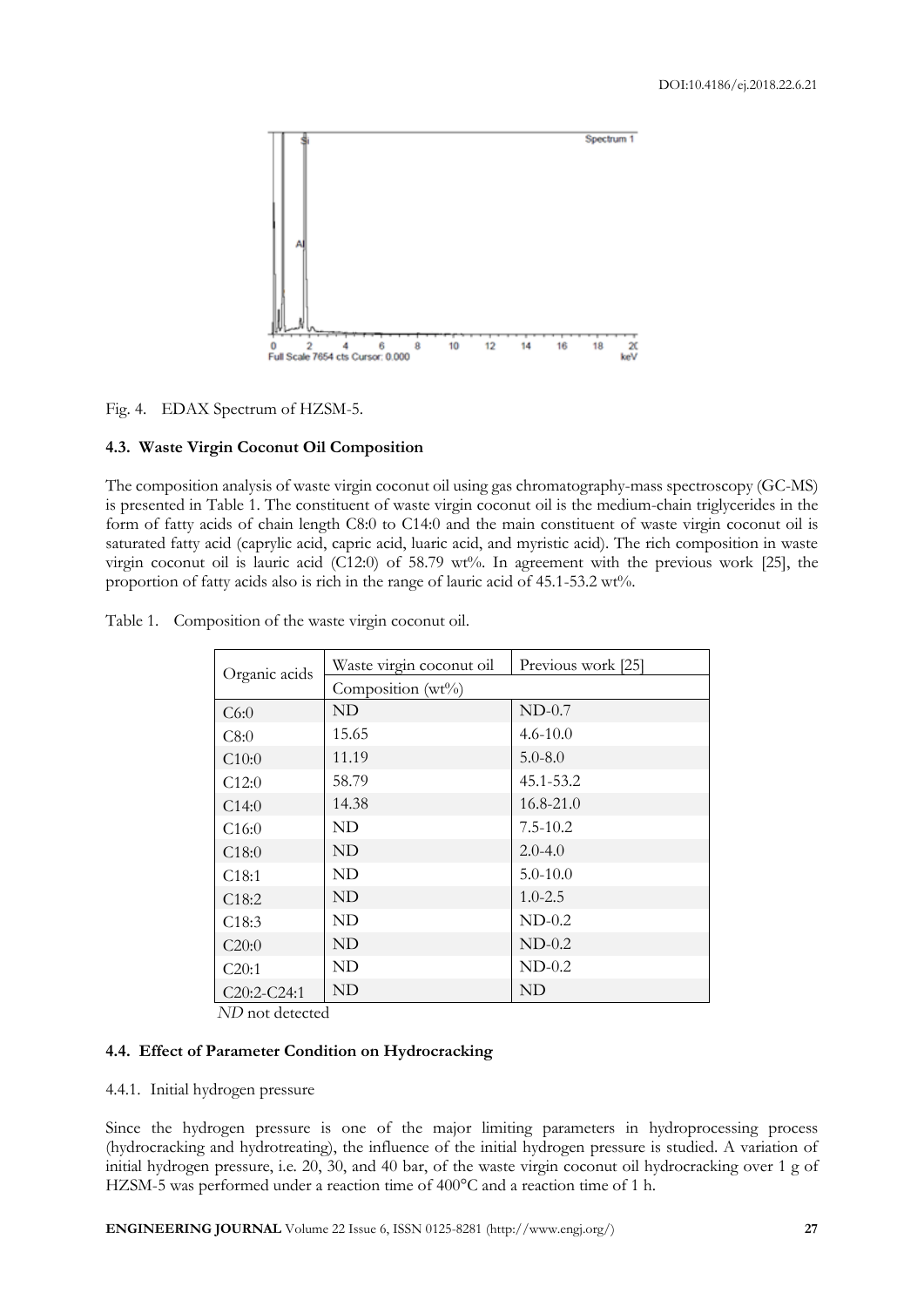|  | Sample   | Yield of liquid product $(wt\%)$ |        |         |          | Selectivity (wt%) |        |         |          | Conversion |
|--|----------|----------------------------------|--------|---------|----------|-------------------|--------|---------|----------|------------|
|  | gasoline | kerosene                         | diesel | residue | gasoline | kerosene          | diesel | residue | $(wt\%)$ |            |
|  | $A-1$    | 1.36                             | 19.04  | 43.5    | 20.40    | 1.61              | 22.59  | 51.60   | 24.20    | 63.90      |
|  | $A-2$    | 1.70                             | 19.75  | 42.81   | 19.60    | 2.02              | 23.55  | 51.05   | 23.37    | 64.25      |
|  | $A-3$    | 2.72                             | 21.86  | 41.96   | 17.40    | 3.24              | 26.05  | 49.99   | 20.73    | 66.54      |

Table 2. The hydrocracking results of waste virgin coconut oil with a variation of initial hydrogen pressure.

\*A-1: *T* = 400°C; *P* = 20 bar; *t* = 1 h A-2:  $T = 400^{\circ}$ C;  $P = 30$  bar;  $t = 1$  h

A-3:  $T = 400$ °C;  $P = 40$  bar;  $t = 1$  h

With the increase of pressure from 20 to 40 bar, waste virgin coconut oil conversion insignificantly reduced by 0.04% as shown in Table 2. At low initial hydrogen pressure of 20 bar, only 63.90 wt% of the waste virgin coconut oil was transformed to liquid biofuel. When increasing an initial hydrogen pressure from 20 to 40 bar, the yield and selectivity of biofuels (gasoline, kerosene, and diesel) are not affected significantly. This is consistent with the study of Sotelo-Boy $\acute{a}$ s et al. [26] that the yield of diesel is not significant change by pressure. . It may be attributed that hydrodeoxygenation, saturation and heteroatom removal are favored at higher pressure producing more water as well [9, 26]; which in turn may deactivate the catalyst causing the reduction of the catalyst effectiveness for hydrocracking process.

#### 4.4.2. Reaction temperature

The reaction temperature, i.e. 350°C, 375°C and 400°C, affected yields of the hydrocracked products of waste virgin coconut oil was investigated. The experiments were performed under initial hydrogen pressure of 40 bar and a reaction time of 1 h over 1 g of HZSM-5 (powder form).

|  |  |  |  | Table 3. The hydrocracking results of waste virgin coconut oil with a variation of temperature. |
|--|--|--|--|-------------------------------------------------------------------------------------------------|
|  |  |  |  |                                                                                                 |

| Sample | Yield of liquid product $(wt\%)$ | Selectivity (wt%) |        |         |          | Conversion |        |         |          |
|--------|----------------------------------|-------------------|--------|---------|----------|------------|--------|---------|----------|
|        | gasoline                         | kerosene          | diesel | residue | gasoline | kerosene   | diesel | residue | $(\%wt)$ |
| $B-1$  | 0.35                             | 10.58             | 58.62  | 11.80   | 0.43     | 13.00      | 72.06  | 14.51   | 69.55    |
| $B-2$  | 0.57                             | 14.11             | 52.45  | 15.60   | 0.69     | 17.05      | 63.40  | 18.86   | 67.13    |
| $A-3$  | 2.72                             | 21.86             | 41.96  | 17.40   | 3.24     | 26.05      | 49.99  | 20.73   | 66.54    |

\*B-1: reaction temperature (*T*) 350°C; initial pressure (*P*) 40 bar; reaction time (*t*) 1 h

B-2:  $T = 375^{\circ}$ C;  $P = 40$  bar;  $t = 1$  h A-3:  $T = 400$ °C;  $P = 40$  bar;  $t = 1$  h

Waste virgin coconut oil conversion to liquid biofuel calculated using Eq. (1) was found to be temperature dependent. Amongst three liquid fractions, the major produced petroleum-like fraction was diesel. Waste virgin coconut oil conversion decreased with increasing temperature. When temperature increases from 350 to 400°C, the conversion of liquid biofuel slightly decreased from 69.55 wt% to 66.54 wt% as shown in Table 3. This may be attributed that the prepared HZSM-5 contains only acidic sites lacking metallic sites.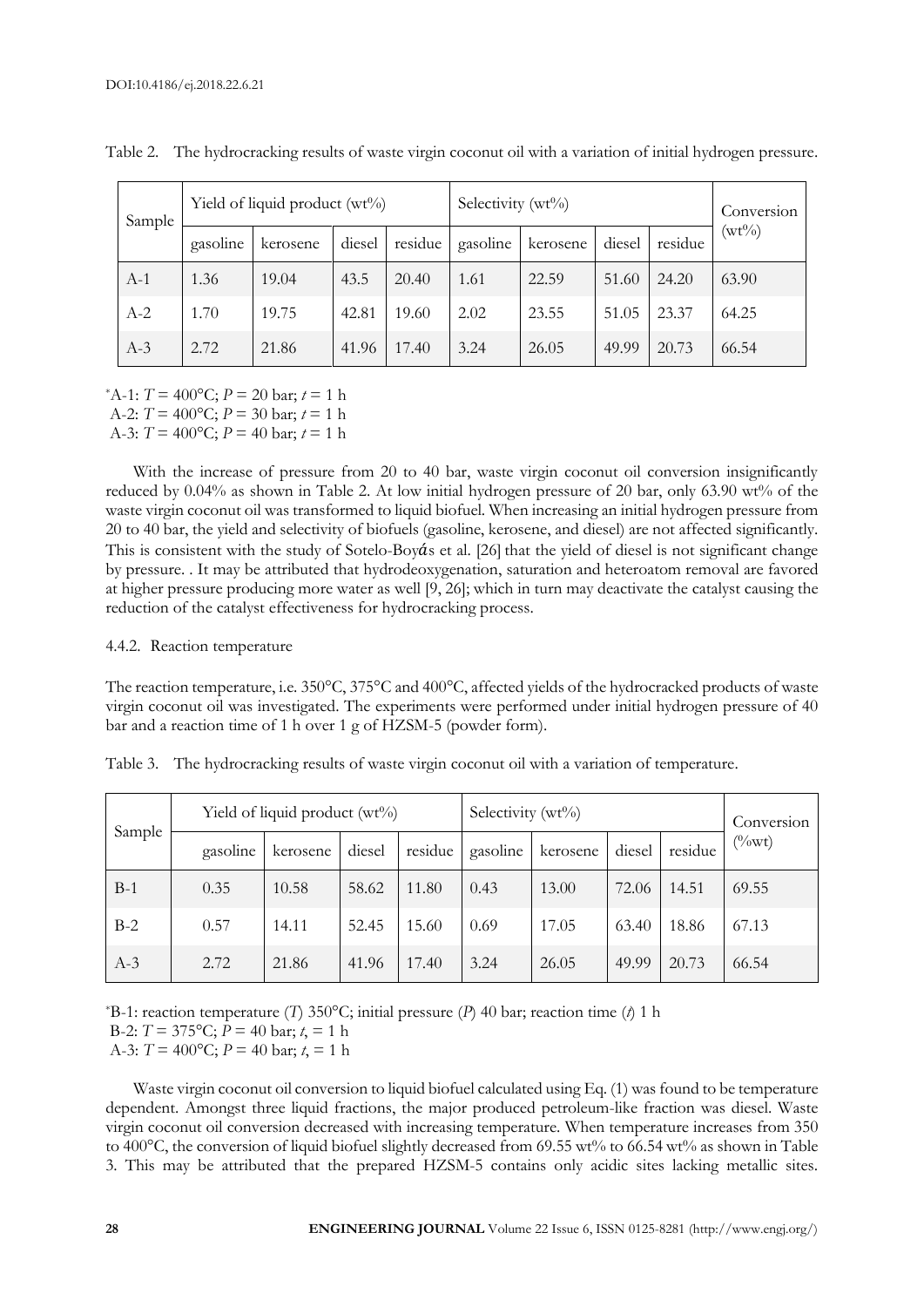Consequently, disproportion between hydrogenation and acid functions causes a variation of apparent reaction pathway of the observable compounds in the system [27].

Increasing the reaction temperature up to 400°C, the *Ykerosene* and *Ygasoline* were increased by a corresponding factor of 1.1 and 6.75 while the *Ydiesel* was decreased by a factor of 0.28. It is consistent to the studies of that the most suitable temperature for gasoline and kerosene production was higher than 350°C [20, 26]. Additionally, Widayat et al. [23] found that the yield of biofuels producted by catalytic cracking method using Zn/HZSM-5 catalyst was positively affected by high temperature cracking.

#### 4.4.3. Reaction period

The range of reaction period between 1 to 3 h of hydrocracking process was investigated under a reaction temperature of 400°C and initial hydrogen pressure at 40 bar over 1 g of HZSM-5.

|        |          |          | Yield of liquid product $(wt\%)$ |         | Selectivity (wt%) | Conversion |        |         |          |       |
|--------|----------|----------|----------------------------------|---------|-------------------|------------|--------|---------|----------|-------|
| Sample | gasoline | kerosene | diesel                           | residue | gasoline          | kerosene   | diesel | residue | $(wt\%)$ |       |
|        | $A-3$    | 2.72     | 21.86                            | 41.96   | 17.40             | 3.24       | 26.05  | 49.99   | 20.73    | 66.54 |
|        | $C-2$    | 3.06     | 19.39                            | 43.20   | 18.40             | 3.63       | 23.08  | 51.40   | 21.89    | 65.64 |
|        | $C-3$    | 6.79     | 31.38                            | 27.77   | 20.40             | 7.86       | 36.35  | 32.16   | 23.63    | 65.94 |

Table 4. The hydrocracking results of waste virgin coconut oil with a variation of reaction period.

\*A-3:  $T = 400$ °C;  $P = 40$  bar;  $t = 1$  h

C-2: *T* = 400°C; *P* = 40 bar; *t* = 2 h

C-3:  $T = 400$ °C;  $P = 40$  bar;  $t = 3$  h

As shown in Table 4 the reaction time of 2 h was the most suitable hydrocracking time period for diesel production while that of 3 h was the most suitable cracking time period for kerosene and gasoline production. At reaction time of 1 h, 66.54 wt% of the waste virgin coconut oil was transformed to liquid biofuel. Upon decreasing the reaction time to 2 h and 3 h, the liquid produce fractions was 65.64 wt% and 65.94 wt%, respectively. It was pronounced that short time for hydrocracking was required for heavy fraction product, particularly diesel. After the hydrocracking was progressed, diesel was further reduced to light fraction products such as kerosene and gasoline.

As increasing the reaction time from 1 h to 3 h, *Ydiesel* was dramatically decreased from 41.96 wt% to 27.77 wt%, respectively at 3 h at a constant reaction temperature of 400°C and initial hydrogen pressure of 40 bar. However, *Ykerosene* and *Ygasoline* increased with the reaction time. The *Ykerosene* and *Ygasoline* was increased from 21.86 to 31.38 wt% and 2.72 to 6.79 wt%, respectively. Therefore, 2 h and 3 h reaction times are the most suitable temperature for diesel and kerosene production, respectively. The increased reaction period results in undergoing further cracking to lighter produce fraction and reduces the diesel produce fraction. Moreover, longer reaction time can cause evaporation of light fraction to become gas phase [28].

#### **4.5. Data Analysis from the Input-Output Model**

A quantitative predictive linear model based on can be determined by calculating input-output coefficients of values of input (reaction temperature, initial hydrogen pressure, and reaction period) and output (yields of gasoline, kerosene and diesel). The set of experimental data of hydrocracking of waste virgin coconut oil for producing liquid biofuel was modeled to estimate input-output coefficients as follows:

The input-output model was proposed as 
$$
\mathbf{Z} = \alpha + \beta \mathbf{P} + \gamma \mathbf{T} + \delta \mathbf{t}
$$
 (5)

where  $Z = 7x1$  vector of liquid biofuel yields  ${Yield}$  under all seven conditions,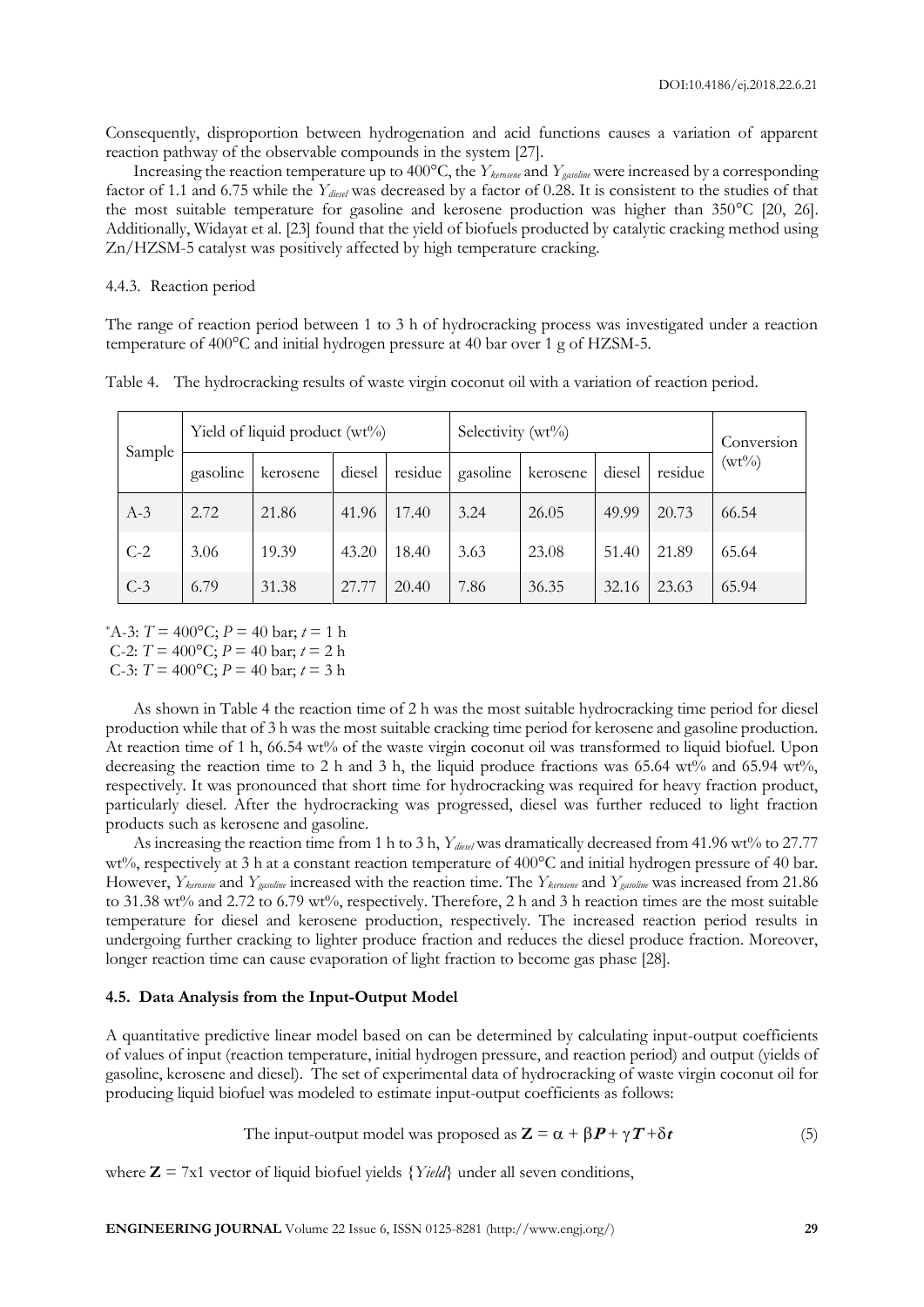$P =$  initial hydrogen pressure,  $\{20, 30, 40\}$  bar,

- **T** = reaction temperature,  $\{350, 375, 400\}$  °C,
- $t$  = reaction period,  $\{1, 2, 3\}$  h

It can be written in matrix form as follows:

$$
\mathbf{Z} = \mathbf{AB} \text{ or } \mathbf{B} = \mathbf{A}^1 \mathbf{Z} \tag{6}
$$

where  $\mathbf{A} = 7 \times 4$  matrix of the total experimental conditions,  $\mathbf{B} = 4 \times 1$  vector of model coefficients,  $[\alpha \beta \gamma \delta]^T$ .

The input-output model coefficients were determined by solving a linear matrix equation with Matlab<sup>®</sup> (Mathworks, MA, USA) as presented in Table 5.

| Table 5. | The calculated input-output coefficients. |  |
|----------|-------------------------------------------|--|
|          |                                           |  |

| α            |            | β         |        | $\sim$     |           |            |           |
|--------------|------------|-----------|--------|------------|-----------|------------|-----------|
| $\alpha_1$   | $-16.2160$ | $\beta_1$ | 0.0298 | $\gamma_1$ | 0.0371    | $\delta_1$ | 2.1460    |
| $\alpha_{2}$ | -58.5420   | $\beta_2$ | 0.0044 | $\gamma_2$ | 0.1822    | $\delta_2$ | 4.8200    |
| $\alpha_3$   | 163.2290   | $\beta_3$ | 0.0800 | $\gamma_3$ | $-0.2870$ | $\delta_3$ | $-7.0143$ |

The proposed input-output predicting models were expressed as:

$$
Y_{\text{gasoline}} = -16.2160 + 0.0298P + 0.0371T + 2.1460t
$$
\n<sup>(7)</sup>

$$
Y_{\text{kerosome}} = -58.5420 + 0.0044P + 0.1822T + 4.8200t
$$
\n(8)

$$
Y_{\text{direct}} = 163.2290 + 0.0800P - 0.2870T - 7.0143t
$$
\n<sup>(9)</sup>

Equations (7)-(9) were plotted as shown in Figs. 2-4.

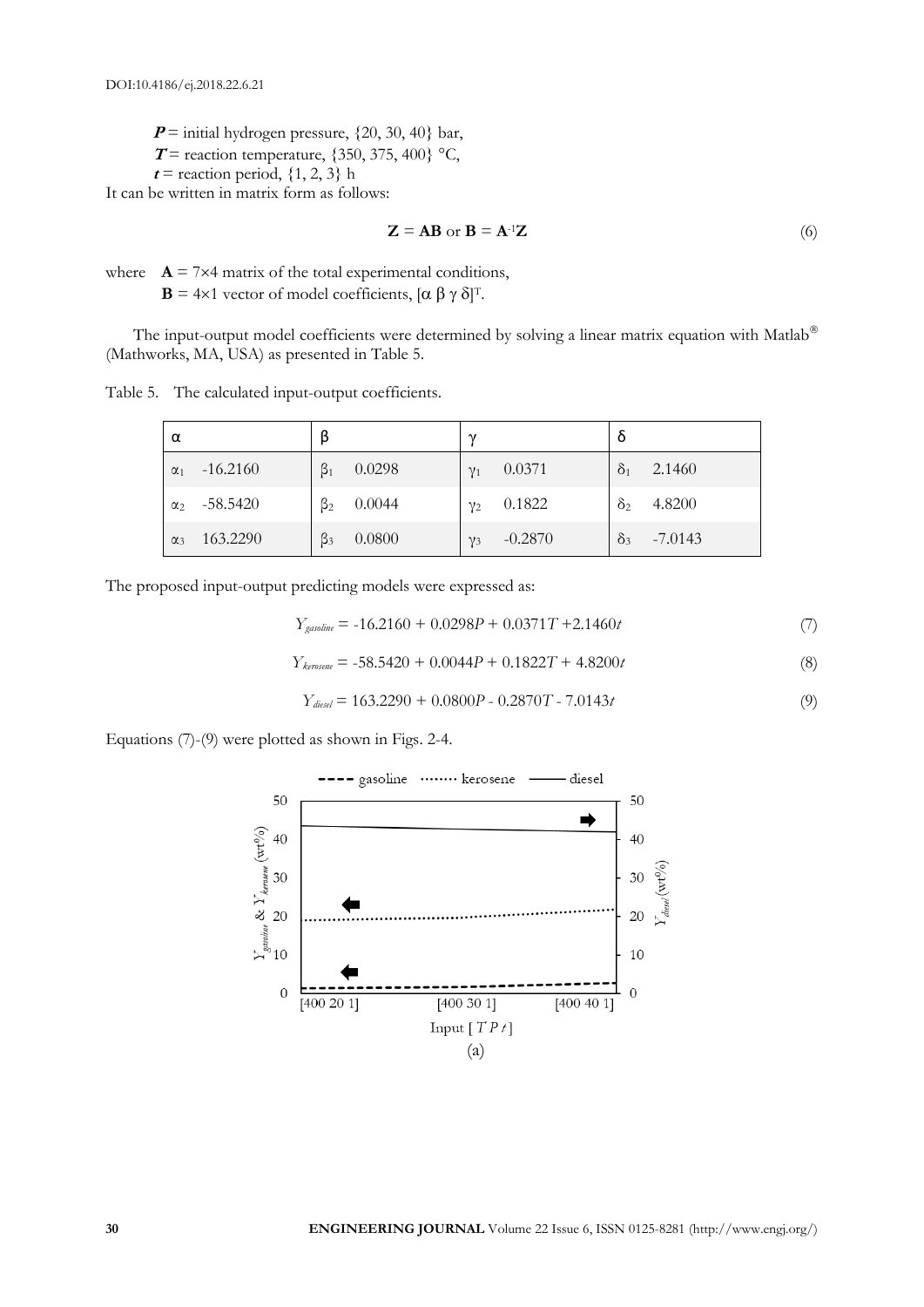

Fig. 5. The input-output correlation of effect of parameter conditions; (a) initial hydrogen pressure, *P*; (b) reaction temperature, *T*; (c) and reaction period, *t*.

A positive value of  $\alpha$  represents favorable effect on the yield of diesel (*Y<sub>diesel</sub>*) while a negative value of  $\alpha$ represents unfavorable effect on the yield of kerosene (*Ykerosene*) and the yield of gasoline (*Ygasoline*). The increase of initial hydrogen pressure has no significant effect on *Ykerosene, Ygasoline,* and *Ydiesel* as shown in Fig. 5a*.* This agrees with the observation of Sotelo-Boy $\acute{a}$ s et al. [26] that the yield of diesel is hydrogen pressure independent. The increase of temperature and a reaction time has insignificantly adverse effect on *Ydiesel* as shown in corresponding Figs. 5b and 5c. Moreover, the increase of reaction time and reaction temperature has positive effect on *Ygasoline* and *Ykerosene* as shown in Fig. 5b. At the increase of temperature and reaction period, the hydrocarbon fraction in the range of diesel can be broken down into smaller molecules, such as gasoline and kerosene. This is consistent with the observation of Satyarthi et al. [29] that the increase of cracking temperatures is favourable to produce lighter hydrocarbon products.

#### **4.6. Statistical Data Analysis**

#### 4.6.1. Accuracy of models used in predicting liquid biofuel yields

The coefficient of determination that gave an estimated *R*<sup>2</sup> values of yield prediction models of gasoline, kerosene, and diesel was 0.9227, 0.8605, and 0.9133, respectively as shown in Figs. 6(a)-6(c). This shows better fit between modeled and observed data of *Ygasoline* and *Ydiesel* than that of *Ykerosene*.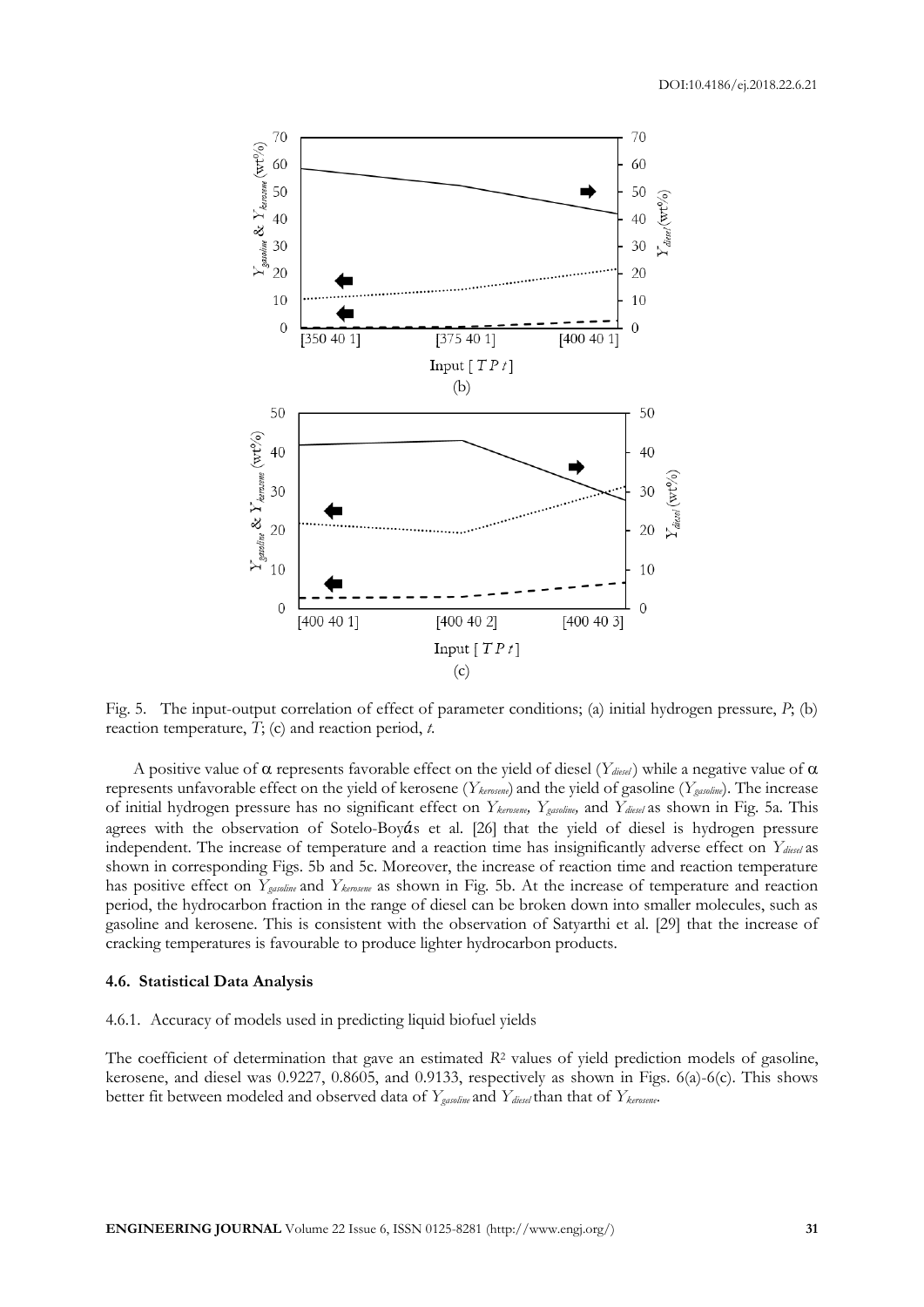

Fig. 6. Correlation between actual and predicted yield of (a) gasoline, (b) kerosene, and (c) diesel.

4.6.2. Data analysis – Pearson's correlation

Pearson's correlation is a statistical measure of the association stength between two variables. Pearson's correlation ranges between +1 and -1 where +1 shows a perfect relationship, -1 shows adverse relationship and 0 indicates no associaton between two variables. An *r* value indicates strength in relationship between variables as follows:  $0 \le r \le 0.29$ , weak;  $0.30 \le r \le 0.39$ , moderate;  $0.40 \le r \le 0.69$ , strong; and  $r > 0.70$ , very strong.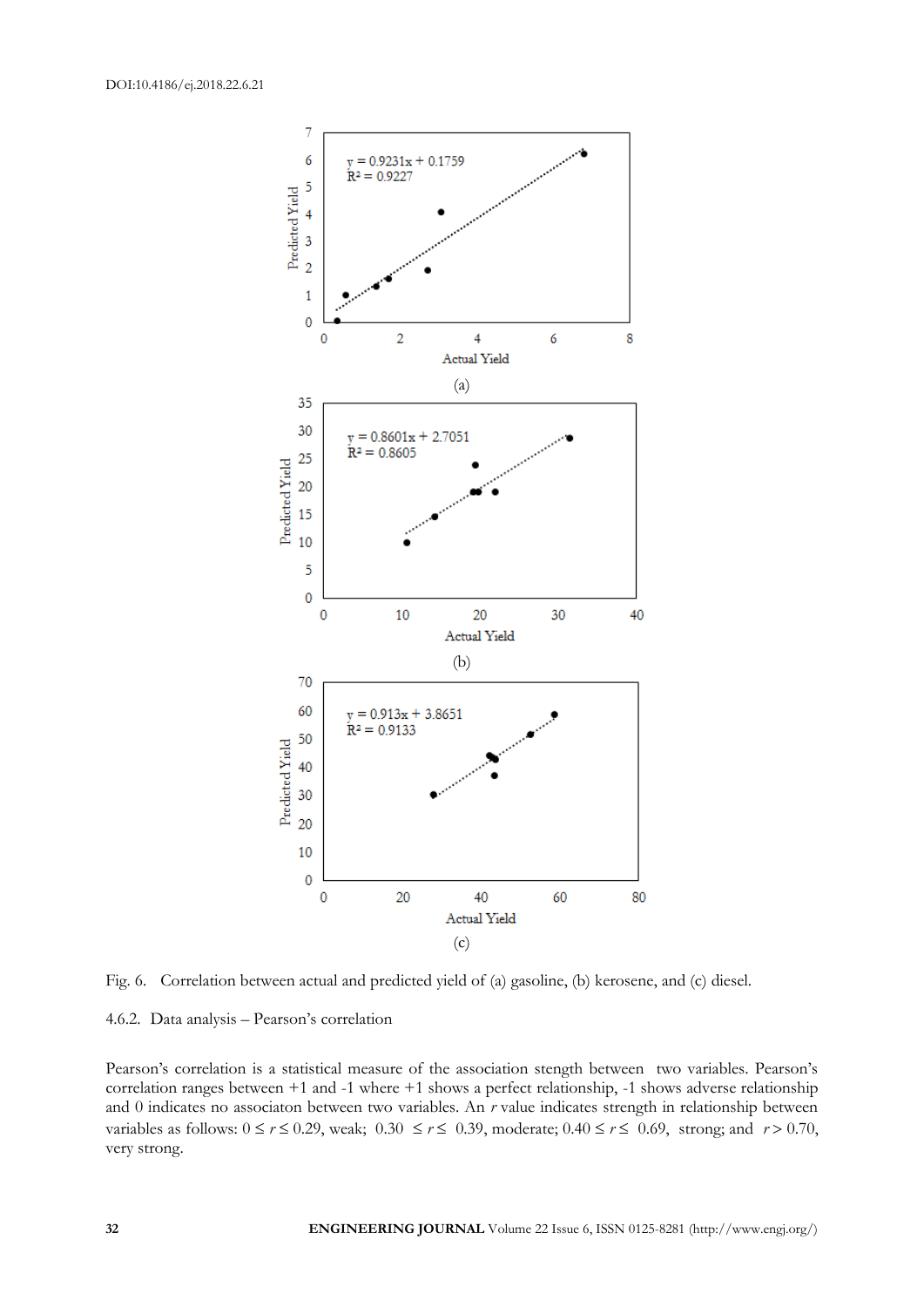|                         | Pearson's correlation   | P     |           |           |
|-------------------------|-------------------------|-------|-----------|-----------|
| $Y_{\textit{gasoline}}$ | Correlation coefficient | 0.258 | 0.561     | $0.921**$ |
|                         | Significance (2-tailed) | 0.576 | 0.19      | 0.003     |
| $Y_\mathit{kernsene}$   | Correlation coefficient | 0.016 | 0.749     | $0.773*$  |
|                         | Significance (2-tailed) | 0.972 | 0.053     | 0.042     |
| $Y_{\textit{diesel}}$   | Correlation coefficient | 0.07  | $-0.809*$ | $-0.755*$ |
|                         | Significance (2-tailed) | 0.882 | 0.028     | 0.05      |

Table 6. Pearson's correlation coefficients of yields of liquid biofuel with initial hydrogen pressure (*P*), reaction temperature (*T*), and reaction time (*t*).

\**p*-value of 0.05 (2-tailed).

\*\* *p*-value of 0.01 (2-tailed).

The Pearson's correlation in Table 6 shows very strong negative relationship of the *Ydiesel* with reaction temperature (*T*) and time (*t*) with corresponding *r* values of -0.809 and -0.755. On the other hand, the *Ykerosene* shows very strong positive relationship with *T* and *t* with corresponding *r* values of 0.749 and 0.773. The *Ygasoline* shows very strong positive relationship with *t* with *r* value of 0.921 while this shows strong positive relationship with *T* with *r* value of and 0.561. It showed that the temperature mainly affected the thermal cracking of long chain hydrocarbon into light products, and further cracking resulting in a light hydrocarbon product with increasing the reaction time [13, 17]. Marlinda et al. [30] also reported that the increase of temperature improves the activity of hydrocracking process and facilitates cleavage a heavy hydrocarbon into lighter hydrocarbon products. At higher temperature and longer hydrocracking reaction time, hydrodeoxygenation (R.1) was favored resulting in the improvement of yield of liquid products [20]. As shown in Table 2, the *Ydiesel* was dramatically decreased with the increase of temperature, probably caused by the continued cracking of the long chain hydrocarbons to light products such as kerosene and gasoline. At temperatures above 350°C, the capacity of cracking of *n*-paraffins and iso-paraffins in the boiling range of bio-diesel was enhanced; which in turn, the yield of light product fractions as gasoline and kerosene was increased [26].

The yield of diesel (*Ydiesel*) and that of kerosene (*Ykerosene*) have no relationship with initial hydrogen pressure (*P*) indicating *P* independence of *Ydiesel* and *Ykerosene* as shown in Table 6. Moreover, the *Ygasoline* has a weak positive relationship with *P* indicating *P* dependence of the *Ygasoline*. Hydrogen pressure is necessary to avoid deactivation of the catalyst [31, 32]. Higher pressure would enhance the absorbed hydrogen on the surface active sites promoting hydrodeoxygenation and it produces more water, which may deactivate the catalyst. At the increase of the initial hydrogen pressure, the improvement of *Ygasoline* was slightly more noticeable than that of *Y*<sub>kerosene</sub> and *Y*<sub>diesel</sub>. It was consisitent with the study of Heriyanto et al.[33] that the increase of hydrogen pressure from 30 to 60 bar causes a neglegible change in *Ydiesel*.

### **5. Conclusions**

The hydrocracking reactions using zeolite (HZSM-5) catalysts under high temperature were more favorable to production of kerosene and gasoline than that of diesel. Longer time for hydrocracking was required for lighter fraction product such as gasoline and kerosene. The Pearson's correlation coefficients show strong dependence of reaction temperature and time on *Ygasoline* and *Ykerosene* while these show strong adverse relationship of *Ydiesel*. Pressure dependence on yields of biofuels is insignificant. Under temperature of 350°C, initial hydrogen pressure of 40 bar and reaction period of 1 h, the hydrocracking reactions using the prepared HZSM-5 catalyst gave the highest yield and selectivity of diesel of 58.62 wt% and 72.06 wt%, respectively. The highest yield of kerosene (31.38 wt%) and the selectivity of kerosene (36.35 wt%) were achieved at temperature of 400°C, initial hydrogen pressure of 40 bar and reaction period of 3 h. The HZSM-5 catalyst is recommended for cracking of waste virgin coconut oil to biofuel containing mainly diesel and kerosene.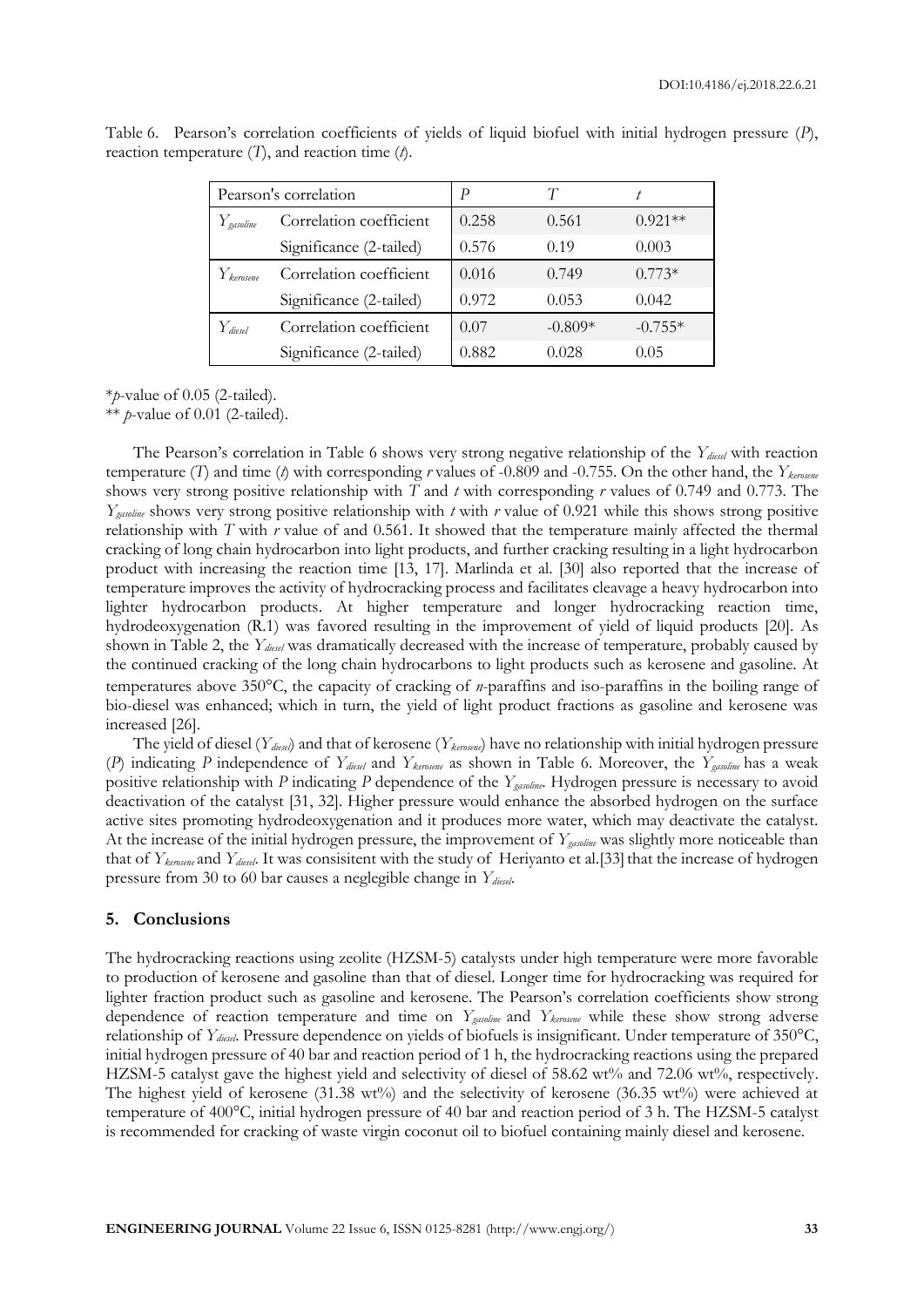# **Acknowledgement**

The authors are grateful to the Faculty of Engineering, Thammasat University, Thailand for their financial support.

# **Nomenclature**

| T                                   | temperature $(^{\circ}C)$                   |
|-------------------------------------|---------------------------------------------|
| P                                   | pressure (bar)                              |
| R                                   | reaction time (h)                           |
| ND                                  | not detected                                |
| $D_p$                               | crystalline size (nm)                       |
| К                                   | constant taken as the spherical crystalline |
| B                                   | full width at half maximum                  |
| λ                                   | x-ray wavelength $(\AA)$                    |
| $Y_{\scriptsize{\textit{gasline}}}$ | yield of gasoline                           |
| $Y_{\mathit{kerosene}}$             | yield of kerosene                           |
| Y <sub>diesel</sub>                 | yield of diesel                             |

# **References**

- [1] T. Kimura, H. Imai, X. Li, K. Sakashita, S. Asaoka, and S.S. Al-Khattaf, "Hydroconversion of triglycerides to hydrocarbons over Mo-Ni/γ-Al2O<sup>3</sup> catalyst under low hydrogen pressure," *Catalysis Letters*, vol. 1, no. 143, pp. 1175-1181, 2016.
- [2] C. H. Zandonai, P. H. Yassue-Cordeiro, S. B. Castellã-Pergher, M. H. N. O. Scaliante, and N. R. C. Fernandes-Machado, "Production of petroleum-like synthetic fuel by hydrocracking of crude soybean oil over ZSM5 zeolite—Improvement of catalyst lifetime by ion exchange," *Fuel*, vol. 1, no. 172, pp. 228-237, 2016.
- [3] S. Kappally, A. Shirwaikar, and A. Shirwaikar, "Coconut oil—A review of potential application," *Drugs and Medicines*, vol. 7, no. 2, pp. 34-41, 2015.
- [4] P. Nimmanterdwong, B. Chalermsinsuwan, and P. Piumsomboon, "Energy evaluation of biofuel production in Thailand from different feedstocks," *Ecological Engineering*, vol. 74, pp. 423-437, 2015.
- [5] J. F. G. Oliveira, I. L. Lucena, R. M. Alves Saboya, M. L. Rodrigues, A. E. B. Torres, F. A. Narciso Fernandes, C. L. Cavalcante, Jr., and E. J. S. Parente, Jr., "Biodiesel production from waste coconut oil by esterification with ethanol: The effect of water removal by adsorption," *Renewable Energy*, vol. 35, pp. 2581-2584, 2010.
- [6] N. Yilmaz and A. Atmanli, "Sustainable alternative fuels in aviation," *Energy*, vol. 140, pp. 1378-1386, 2017.
- [7] U. Neuling and M. Kaltschmitt, "Techno-economic and environmental analysis of aviation biofuels," *Fuel Processing Technology*, vol. 171, pp. 54-69, 2018.
- [8] M. Anand, S. A. Farooqui, R. Kumar, R. Joshi, R. Kumar, M. G. Sibi, H. Singh, and A. K. Sinha, "Optimizing renewable oil hydrocracking conditions for aviation bio-kerosene production," *Fuel Processing Technology*, vol. 1, no. 151, pp. 50-58, 2016.
- [9] W. Charusiri and T. Vitidsant, "Kinetic study of used vegetable oil to liquid fuels over sulfated zirconia," *Energy Fuels*, vol. 19, no. 5, pp. 1783-1789, 2005.
- [10] R. Rasyid, A. Prihartantyo, M. Mahfud, and A. Roesyadi, "Hydrocracking of Calophyllum inophyllum oil with non-sulfide CoMo catalysts," *Bulletin of Chemical Reaction Engineering&Catalysts*, vol. 1, no. 10, pp. 61-69, 2015.
- [11] H. Wilczura-Wachnik, "Catalytic cracking of hydrocarbons," University of Warsaw, Faculty of Chemistry, 2013.
- [12] I. Salim, W. Trisunaryanti, T. Triyono, and Y. Arryanto, "Hydrocracking of coconut oil into gasoline fraction using NI/modified natural zeolite catalyst," *International Journal of ChemTech Research*, vol. 9, no. 4, pp. 492-500, 2016.
- [13] D. Verma, B. S. Rana, R. Kumar, M. G. Sibi, and A. K. Sinha, "Diesel and aviation kerosene with desired aromatics from hydroprocessing of jatropha oil over hydrogenation catalysts supported on hierarchical mesoporous SAPO-11," *Applied Catalysis*, vol. 490, pp. 108-116, 2015.